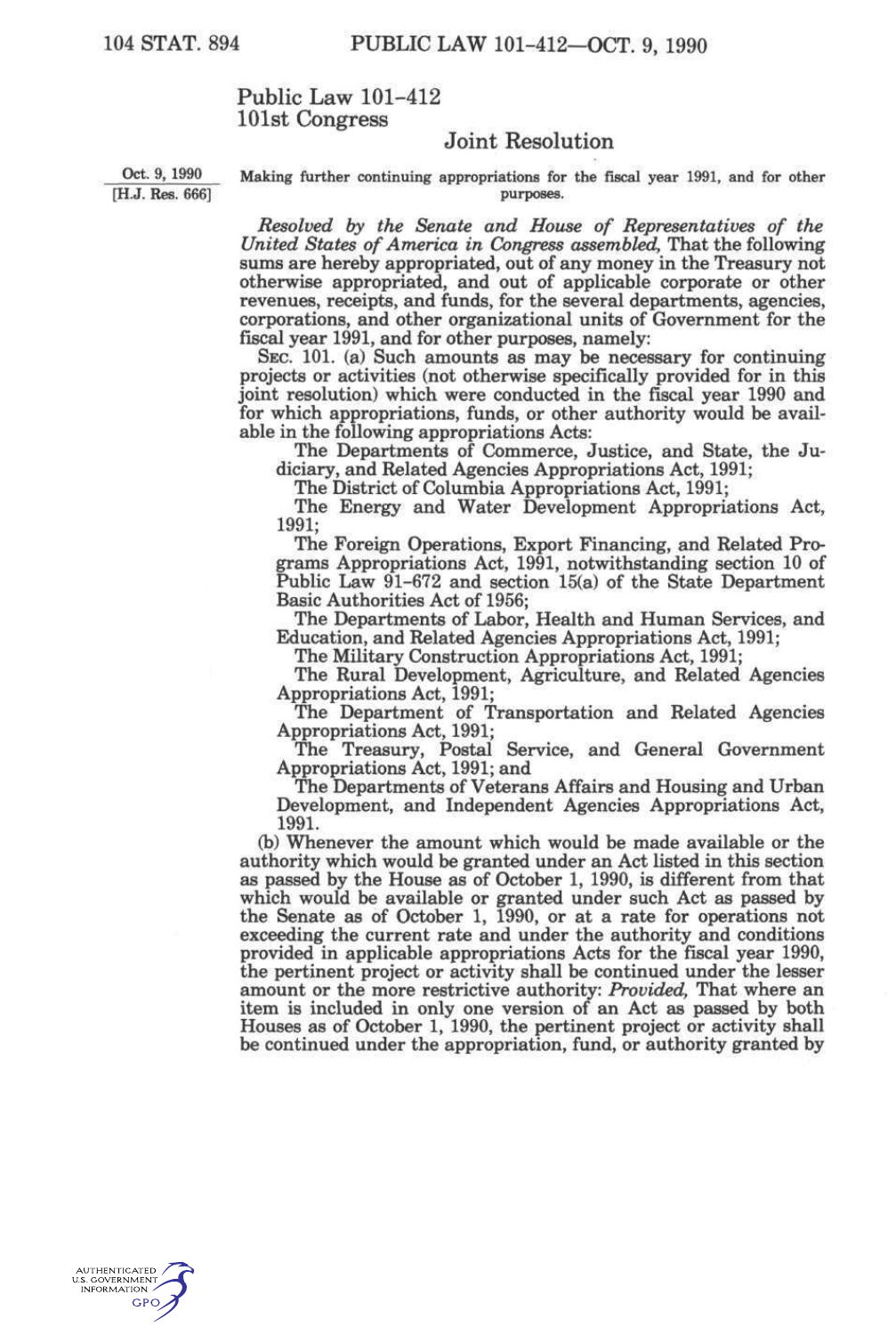the one House, but at a rate for operations not exceeding the current rate or the rate permitted by the action of the one House, whichever is lower, and under the authority and conditions provided in applicable appropriations Acts for the fiscal year 1990.

(c) Whenever an Act listed in this section has been passed by only the House as of October 1, 1990, the pertinent project or activity shall be continued under the appropriation, fund, or authority granted by the House, at a rate for operations not exceeding the current rate or the rate permitted by the action of the House, whichever is lower, and under the authority and conditions provided in applicable appropriations Acts for the fiscal year 1990: *Provided,*  That where an item is funded in applicable appropriations Acts for the fiscal year 1990 and not included in the version passed by the House as of October 1,1990, the pertinent project or activity shall be continued under the appropriation, fund, or authority granted by applicable appropriations Acts for the fiscal year 1990, at a rate for operations not exceeding the current rate and under the authority and conditions provided in applicable appropriations Acts for the fiscal year 1990.

SEC. 102. Such amounts as may be necessary to continue existing programs and activities (not otherwise specifically provided for in this joint resolution) which were conducted in fiscal year 1990, under the appropriation, fund, or authority granted by applicable appropriations Acts for the fiscal year 1990, at a rate for operations not exceeding the current rate and under the authority and conditions provided in applicable appropriations Acts for the fiscal year 1990, for which provision was made in the following Acts: The Department of the Interior and Related Agencies Appropriations Act, 1990, and the Legislative Branch Appropriations Act, 1990.

SEC. 103. Such amounts as may be necessary to continue existing programs and activities, which were conducted in fiscal year 1990, for which provision was made in the Department of Defense Appropriations Act, 1990, but such activities shall be funded at not to exceed an annual rate for new obligational authority of \$265,369,000,000, and this level shall be distributed on a pro rata basis to each appropriation account utilizing the fiscal year 1991 amended budget request as the base for such distribution and shall be available under the terms and conditions provided for in the applicable appropriations Acts for fiscal year 1990, notwithstanding section 502(a)(1) of the National Security Act of 1947: Provided, That no appropriation or funds made available or authority granted pursuant to this section shall be used for new production of items not funded for production in fiscal year 1990 or prior years, for the increase in production rates above those sustained with fiscal year 1990 funds, or to initiate, resume, or continue any project, activity, operation, or organization which are defined *as* any project, subproject, activity, budget activity, program element, and subprogram within a program element and for investment items are further defined as a P-1 line item in a budget activity within an appropriation account and an R-1 line item which includes a program element and subprogram element within an appropriation account, for which appropriations, funds, or other authority were not available during the fiscal year 1990, except projects, activities, operations, or organizations relating to "Operation Desert Shield": *Provided further.* That no appropriation or funds made available or authority granted pursuant to this section shall be used to initiate multi-year procurements utilizing advance procurement funding for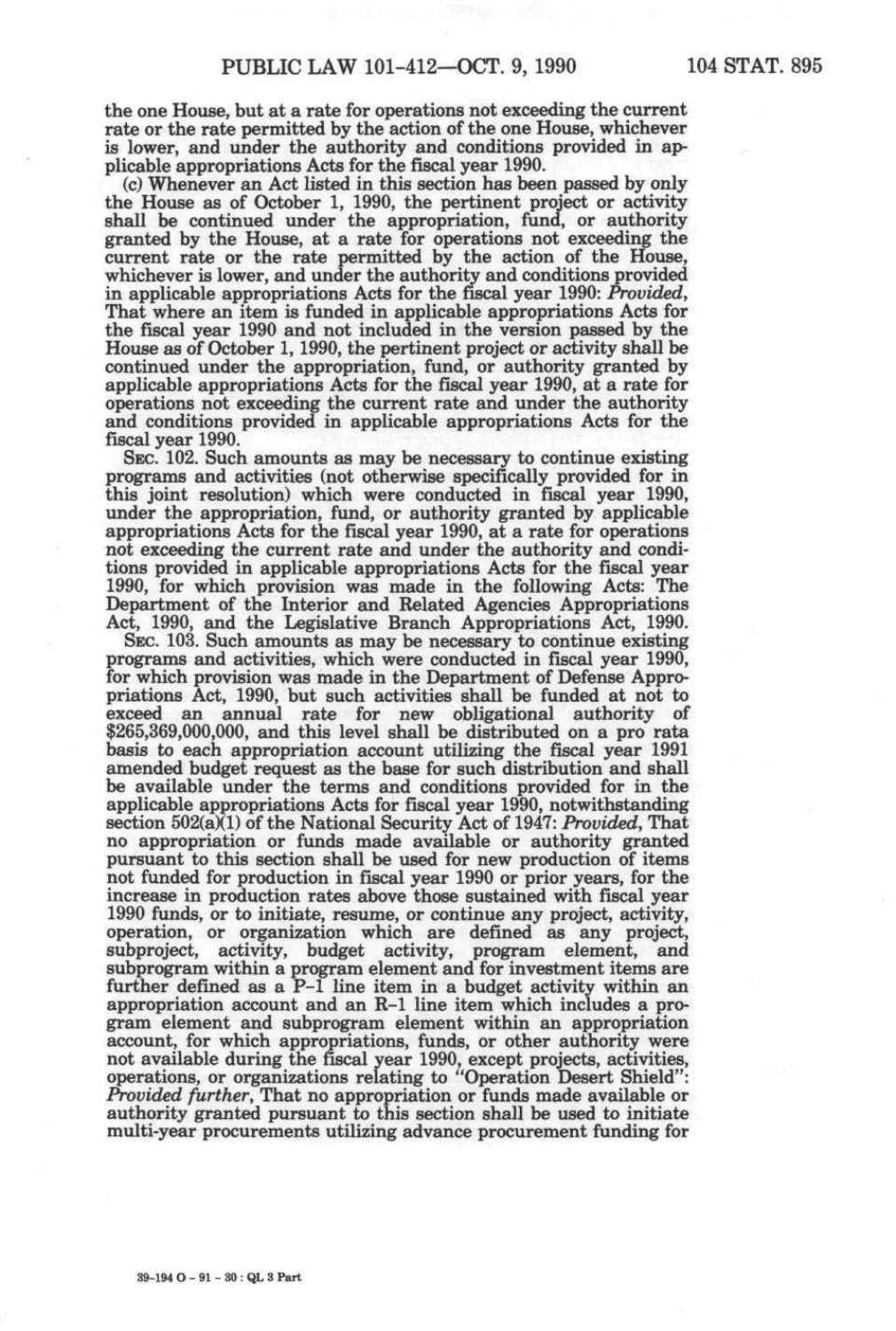economic order quantity procurement unless specifically appropriated later: *Provided further.* That no appropriation or funds made available or authority granted pursuant to this section for procurement and research, development, test, and evaluation, shall be used to fund any program, project, activity, operation, or organization at a rate for operations in excess of the current rate or the rate provided for in the budget estimates for fiscal year 1991, whichever is lower, during fiscal year 1991, except programs, projects, activities, operations, or organizations relating to "Operation Desert Shield<sup>"</sup>

SEC. 104. Notwithstanding any other provision of this joint resolution, such amounts as may be necessary to continue the Aerostat Program of the United States Customs Service which was conducted in fiscal year 1990 at a rate of operations not exceeding the current rate and under the authority and conditions provided in the applicable appropriations Act for the fiscal year 1990.

SEC. 105. Appropriations made by sections 101, 102, 103, and 104 shall be available to the extent and in the manner which would be provided by the pertinent appropriations Act.

SEC. 106. No appropriation or funds made available or authority granted pursuant to sections 101, 102, 103, and 104 shall be used to initiate or resume any project or activity for which appropriations, funds, or other authority were not available during the fiscal year 1990.

SEC. 107. No provision which is included in an appropriations Act enumerated in section 101 but which was not included in the applicable appropriations Act for fiscal year 1990, and which by its terms is applicable to more than one appropriation, fund, or authority shall be applicable to any appropriation, fund, or authority provided in this joint resolution.

SEC. 108. Unless otherwise provided for in this joint resolution or in the applicable appropriations Act, appropriations and funds made available and authority granted pursuant to this joint resolution shall be available until (a) enactment into law of an appropriation for any project or activity provided for in this joint resolution, or (b) the enactment of the applicable appropriations Act by both Houses without any provision for such project or activity, or (c) October 19, 1990, whichever first occurs.

SEC. 109. Appropriations made and authority granted pursuant to this joint resolution shall cover all obligations or expenditures incurred for any program, project, or activity during the period for which funds or authority for such project or activity are available under this joint resolution.

SEC. 110. Expenditures made pursuant to this joint resolution shall be charged to the applicable appropriation, fund, or authorization whenever a bill in which such applicable appropriation, fund, or authorization is contained is enacted into law.

SEC. 111. No provision in any appropriations Act for the fiscal year 1991 referred to in section 101 of this joint resolution that makes the availability of any appropriation provided therein dependent upon the enactment of additional authorizing or other legislation shall be effective before the date set forth in section 108(c) of this joint resolution.

SEC. 112. Appropriations and funds made available by or authority granted pursuant to this joint resolution may be used without regard to the time limitations for submission and approval of apportionments set forth in section 1513 of title 31, United States Code,